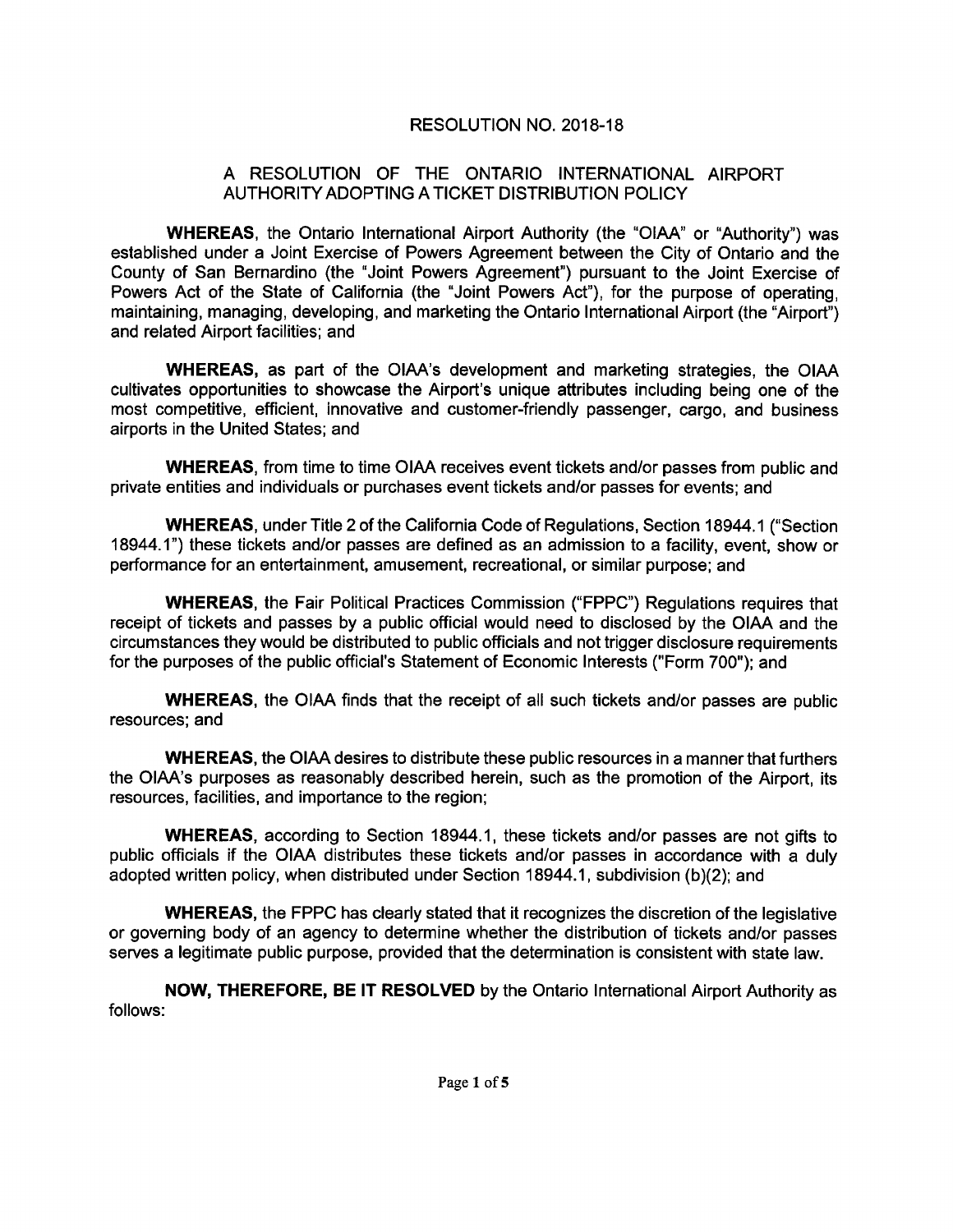## THE ONTARIO INTERNATIONAL AIRPORT AUTHORITY TICKETS AND/OR PASSES DISTRIBUTION POLICY

SECTION 1: Purpose of Policy. The purpose of this policy is to ensure that all tickets and/or passes provided to the OIAA shall be distributed in furtherance of governmental and/or public purposes as required under Section 18944. 1.

SECTION 2: Limitation. This Policy shall only apply to the OIAA's distribution of tickets and/or passes to, a public official or at the request of a public official, for which no consideration of equal or greater value is provided by the public official. Consideration of equal or greater value shall be presumed if the tickets and/or passes are distributed pursuant to this policy.

SECTION 3: Official Duties: Ceremonial Roles. Tickets provided to public officials as part of their official duties, or tickets provided so that the public official may perform a ceremonial role or function on behalf of the OIAA shall not be subject to this Tickets and/or Passes Distribution Policy. These tickets are exempt from any disclosure or reporting requirements.

SECTION 4: Public Purpose. The OIAA shall only provide a ticket and/or pass to or at the request of a public official, under any of the following OIAA public and governmental purposes:

a. Promotion of the Airport, its operation, maintenance, management, administration, development, and marketing.

b. Promotion of OIAA- controlled or sponsored events, activities, or programs.

C. Promotion of programs and resources, including nonprofit organizations and youth programs.

d. Marketing promotions highlighting the achievements of the Airport, its business partners, facilities, and functions.

e. Promotion and marketing of private facilities available for the traveling public, including charitable and nonprofit facilities.

f. Promotion of public facilities available for the traveling public and other public use.

g. Promotion of Airport growth and development, including economic development and job creation opportunities.

h. Promotion of City of Ontario and County of San Bernardino landmarks and/or community events.

i. Promotion of special events in accordance with any OIAA contract.

j. Exchange programs with foreign officials and dignitaries.

k. Promotion of Airport's recognition, visibility, and/ or profile on a local, state, national or worldwide scale.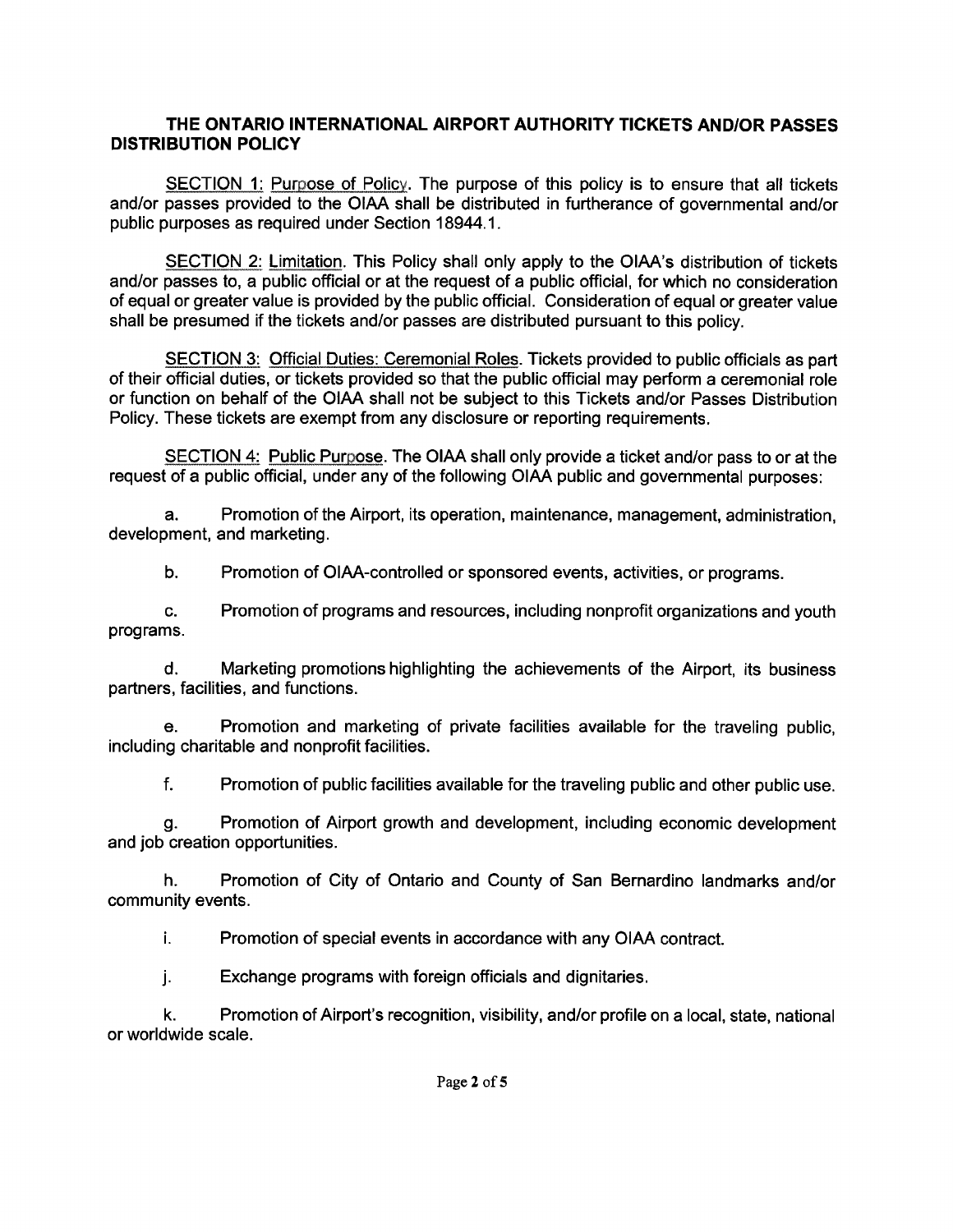I. Promotion of open government by public official appearances, participation and/or availability at business or community events.

m. Sponsorship agreements involving private events where the OIAA specifically seeks to enhance the Airport's reputation both locally and regionally by serving as hosts providing the necessary opportunities to meet and greet visitors, dignitaries, public officials, residents, and their guests.

n. All written contracts where the OIAA as a form of consideration has required that a certain number of tickets or suites be made available for OIAA use.

o. Employment retention programs.

P. Special outreach programs for veterans, teachers, emergency services, medical personnel and other civil service occupations.

q. Spouses of or immediate dependents of public officials in order to accompany or represent him or her to any of the items listed above.

r. Any purpose similar to above included in any OIAA contract.

SECTION 5: Return of Tickets and/or Passes. Any public official or any member of the public official's immediate family may return any ticket and/or pass unused to the OIAA for redistribution pursuant to this policy. Government Code Section 82029 has defined immediate family to mean spouse and dependent children. Under no circumstances may either the public official or a member of his or her immediate family sell or further transfer any ticket and/or pass provided under this policy.

SECTION 6. OIAA Chief Executive Officer. The OIAA delegates the authority to distribute any tickets and/or passes in accordance with this policy to the OIAA's Chief Executive Officer ("CEO") or his or her designee. In such case, where the CEO desires to obtain a ticket or pass, the OIAA authorizes the CEO to exercise the OIAA's sole discretion in determining whether the OIAA's use or behest of tickets and/or passes is in accordance to the terms of this policy.

SECTION 7: Transfer Prohibition. The transfer by any public official of any tickets and/or passes distributed pursuant to this policy to any other person, except to members of the public official's immediate family for their personal use, is prohibited. Government Code Section 82029 has defined immediate family to mean spouse and dependent children.

SECTION 8: Website Posting. This policy shall be posted on the OIAA's website in a prominent fashion. These forms shall be posted for 12 months and may be removed at the OIAA's discretion anytime thereafter.

SECTION 9: Website Disclosure. The distribution of tickets or passes pursuant to this policy shall be posted on the OIAA's website in a prominent fashion within 30 days after the ticket distribution and shall include all the information as required under Section 18944. 1. Any such posting shall use FPPC Form 802 or such alternative form as may be approved or amended from time to time.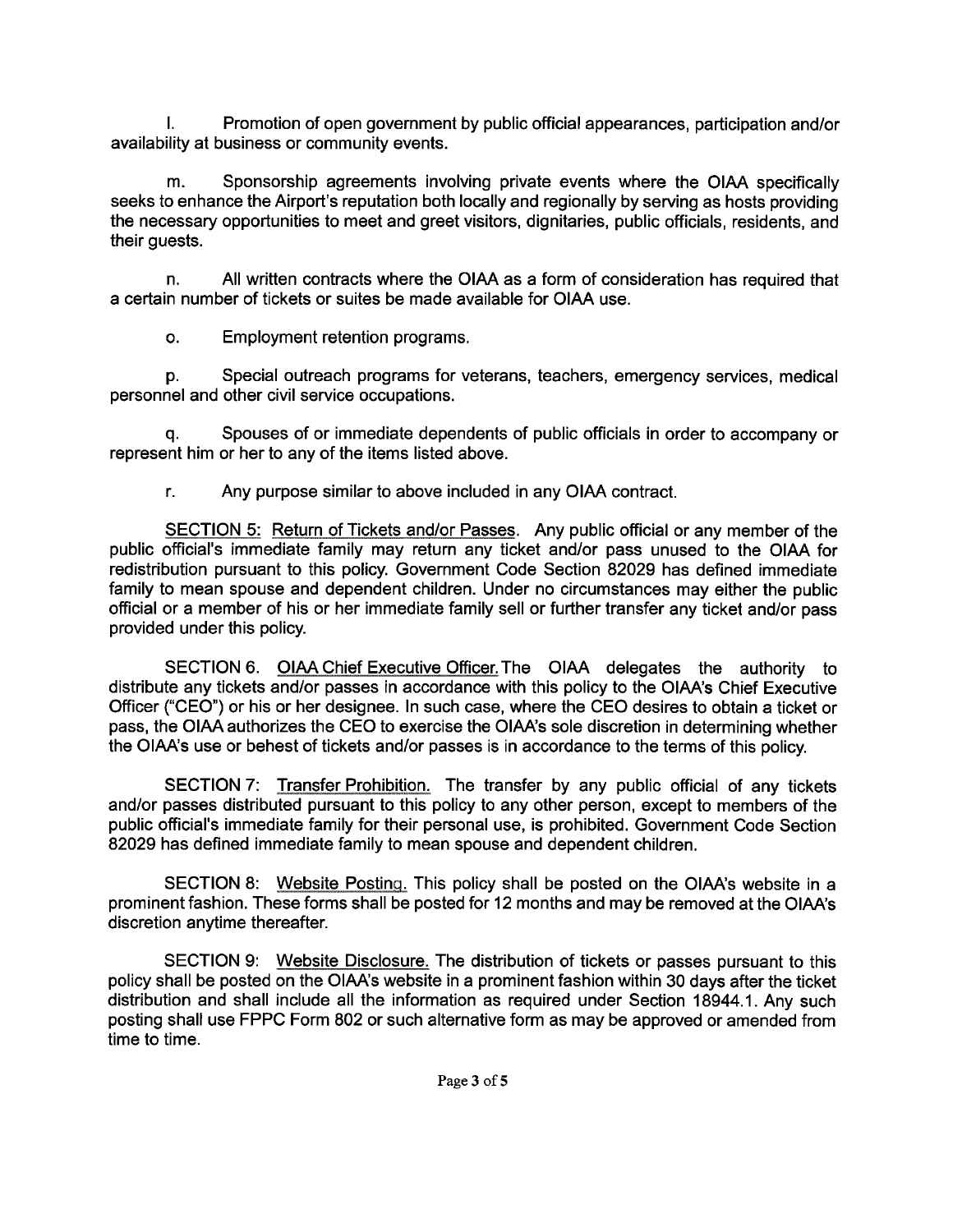SECTION 10: Effective Date. OIAA President shall sign this Resolution and the OIAA Clerk shall attest hereto, and this Resolution shall take effect and be in force effective September 1, 2018.

PASSED, APPROVED, AND ADOPTED this 25th day of September 2018.

ALAN D. WAPNER, OIAA PRESIDENT

ATTEST:

CLAUDIA Y. IS **ELL, ASSISTANT SECRETARY** 

APPROVED AS TO LEGAL FORM:

Dance

LORI D. BALLANCE GENERAL COUNSEL